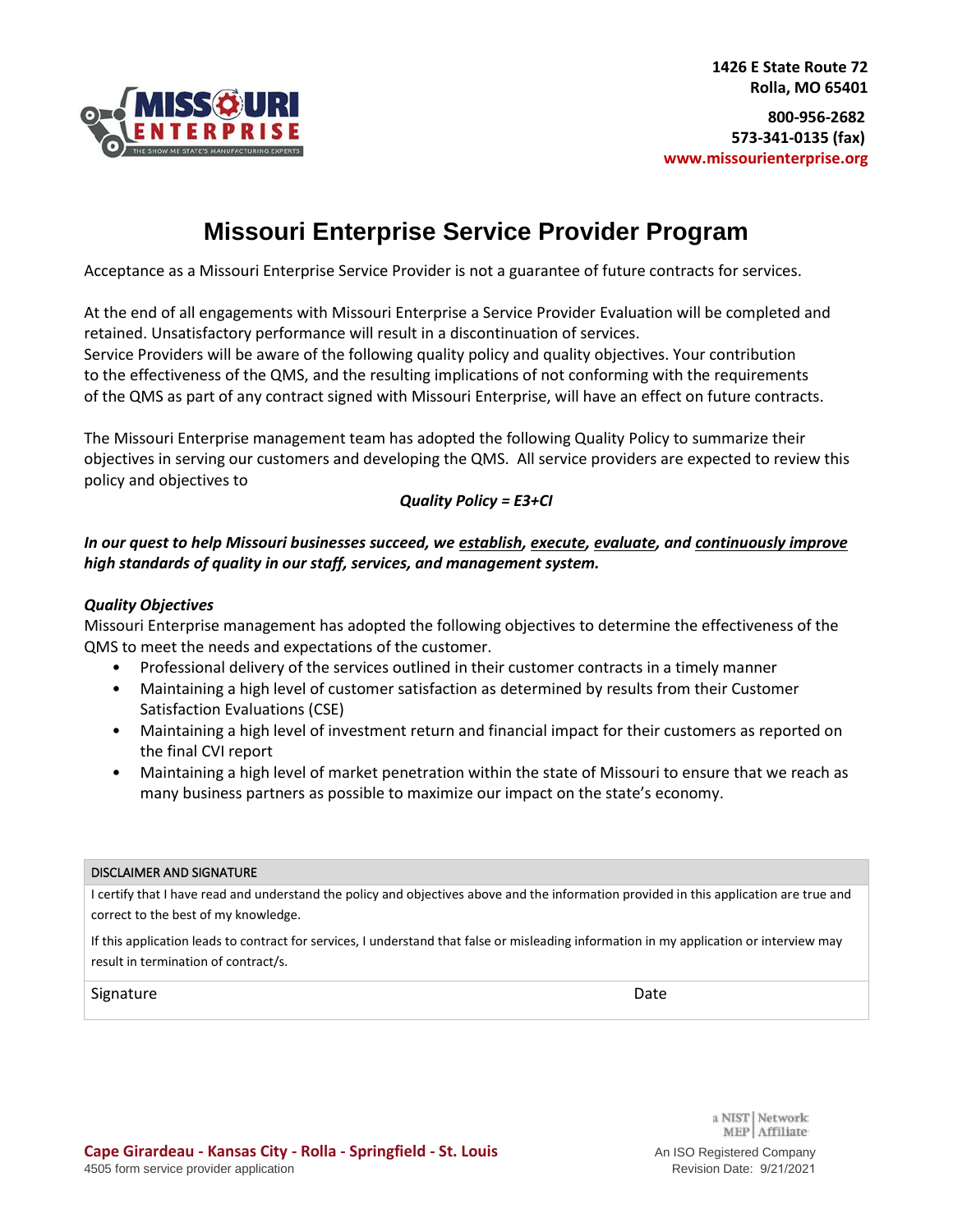# **Missouri Enterprise Service Provider Application Questionnaire**

| Α. | <b>General information</b> |                                                                                                                                                            |  |  |  |  |
|----|----------------------------|------------------------------------------------------------------------------------------------------------------------------------------------------------|--|--|--|--|
|    |                            |                                                                                                                                                            |  |  |  |  |
|    |                            |                                                                                                                                                            |  |  |  |  |
|    |                            |                                                                                                                                                            |  |  |  |  |
|    |                            |                                                                                                                                                            |  |  |  |  |
|    |                            |                                                                                                                                                            |  |  |  |  |
|    |                            |                                                                                                                                                            |  |  |  |  |
|    |                            | Duns # __________ Veteran Owned ____ Women Owned ____ SDBE ____                                                                                            |  |  |  |  |
| В. |                            | <b>Organizational information</b>                                                                                                                          |  |  |  |  |
|    | 1.                         | Please indicate how many people your organization employs full time:                                                                                       |  |  |  |  |
|    | 2.                         | What is your hourly charge?                                                                                                                                |  |  |  |  |
|    | 3.                         | Would you be willing to discount your normal fee to work with our clients?<br>$L$ Yes $L$ No                                                               |  |  |  |  |
|    |                            | A. What is the smallest size project you are willing to undertake?<br>$\zeta$                                                                              |  |  |  |  |
|    |                            | B. What is the largest size project you are willing to undertake?<br>$\zeta$ _____________                                                                 |  |  |  |  |
|    | 4.                         | Please describe the geographic area of the state in which you are willing to work:                                                                         |  |  |  |  |
| C. |                            | <b>Qualifications</b>                                                                                                                                      |  |  |  |  |
|    | 1.                         | Please list any relevant and active memberships, certifications, licenses, awards, and other<br>notable distinctions.                                      |  |  |  |  |
|    | 2.                         | Please list up to four fields of expertise (see attached expertise examples) which best describe<br>the area(s) of expertise of you and your organization: |  |  |  |  |
|    |                            |                                                                                                                                                            |  |  |  |  |
|    |                            |                                                                                                                                                            |  |  |  |  |
|    |                            |                                                                                                                                                            |  |  |  |  |

a NIST | Network:<br> $\mbox{MEP} \left | \begin{array}{l} \mbox{Affiliate:} \vspace{0.05in} \vspace{0.05in} \vspace{0.05in} \vspace{0.05in} \vspace{0.05in} \vspace{0.05in} \vspace{0.05in} \vspace{0.05in} \vspace{0.05in} \vspace{0.05in} \vspace{0.05in} \vspace{0.05in} \vspace{0.05in} \vspace{0.05in} \vspace{0.05in} \vspace{0.05in} \vspace{0.05in} \vspace{0$ 

An ISO Registered Company Revision Date: 9/21/2021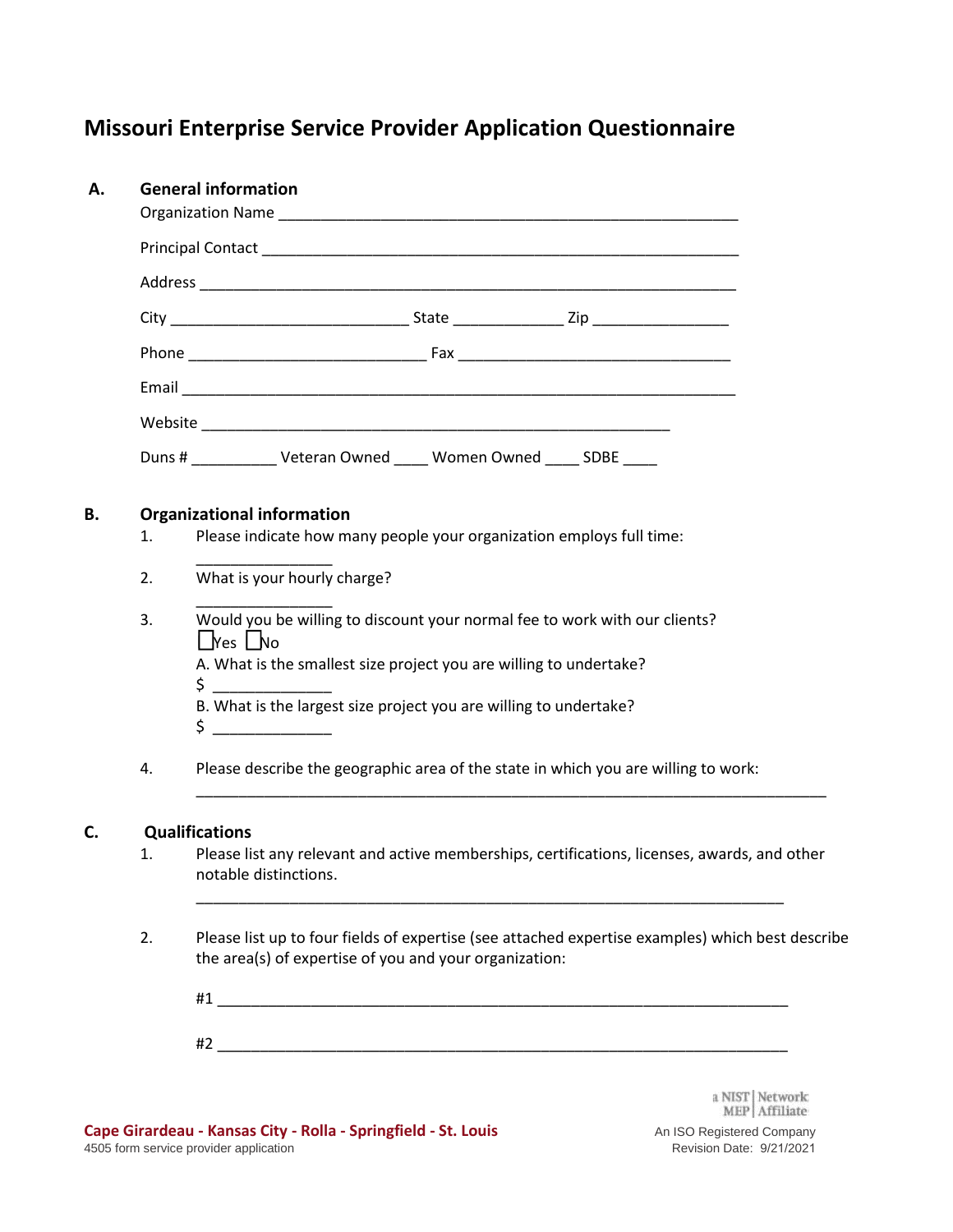| 3. | Please list up to four industry/ies (see attached industry examples) that best describe the<br>particular industry/ies with which you or your organization has worked:               |
|----|--------------------------------------------------------------------------------------------------------------------------------------------------------------------------------------|
|    |                                                                                                                                                                                      |
|    |                                                                                                                                                                                      |
|    |                                                                                                                                                                                      |
|    |                                                                                                                                                                                      |
| 4. | Please indicate how many years you have provided consulting services: years                                                                                                          |
| 5. | Please indicate how many different clients you have served as a consultant in the past two                                                                                           |
|    |                                                                                                                                                                                      |
|    | years: ________clients<br><b>References</b><br>Please list three references or attach three letters of reference, whom we may contact about                                          |
| 1. | projects for which you or your organization served as a consultant. If possible, please list<br>projects that you have worked on with manufacturers having fewer than 500 employees. |
|    |                                                                                                                                                                                      |
|    | Phone number <b>No. 1998</b>                                                                                                                                                         |
|    |                                                                                                                                                                                      |
| 2. |                                                                                                                                                                                      |
|    |                                                                                                                                                                                      |
|    |                                                                                                                                                                                      |

**D. References**

An ISO Registered Company Revision Date: 9/21/2021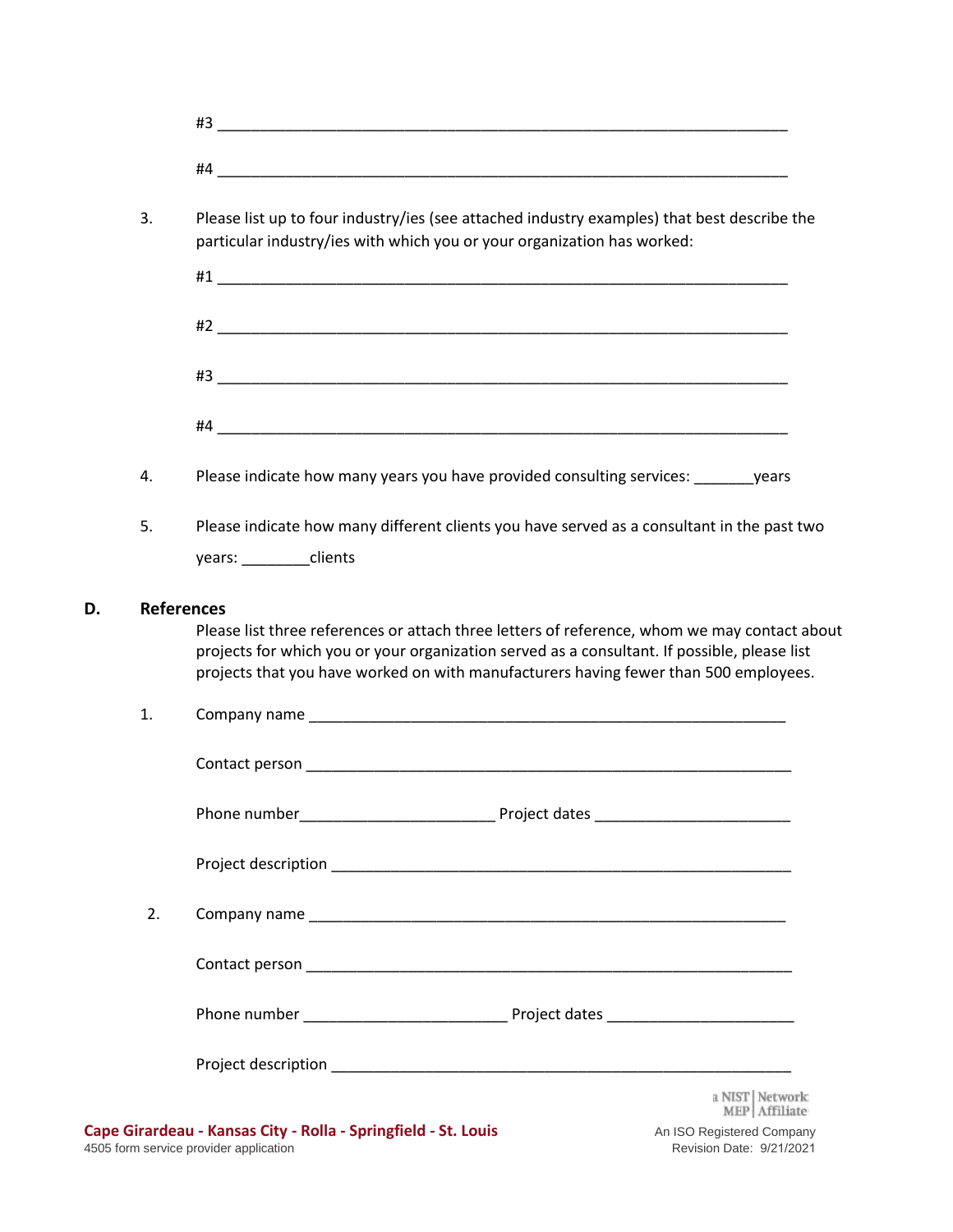| 3. |                                                                                  |  |  |  |
|----|----------------------------------------------------------------------------------|--|--|--|
|    |                                                                                  |  |  |  |
|    | Phone number ___________________________________Project dates __________________ |  |  |  |
|    |                                                                                  |  |  |  |
| 4. | Did a Missouri Enterprise staff member refer you?                                |  |  |  |
|    |                                                                                  |  |  |  |

### **E. Attachments (optional)**

To help us present your credentials to potential clients most effectively, feel free to attach additional materials about your firm (please indicate how many of each attachment):

- **\_\_\_\_**Brochure or other marketing materials
- **\_\_\_\_**Standard statement of qualifications
- **\_\_\_\_**Work samples
- **\_\_\_\_**Letters of reference
- **\_\_\_\_**Other \_\_\_\_\_\_\_\_\_\_\_\_\_\_\_\_\_\_\_\_\_\_\_\_\_\_\_\_\_\_\_\_\_\_\_\_\_\_\_\_\_\_\_\_\_\_\_\_\_\_\_\_\_\_\_\_\_\_

### **F. Attachments (required)**

- Resume
- Proof of liability insurance*: Insurance shall include professional liability insurance and commercially reasonable insurance covering risks arising in connection with the services provided by the Service Provider, including without limitation, worker's compensation insurance and employer's liability and comprehensive general liability insurance. Minimal limits of coverage are One Million Dollars (\$1,000,000) per occurrence and Two Million Dollars (\$2,000,000) aggregate.*
- W-9 available her[e IRS W9 Form](https://www.irs.gov/pub/irs-pdf/fw9.pdf)

## **Please e-mail the completed form with attachments to:**

**Kaylea Pogue Missouri Enterprise 573-308-6152 [kpogue@missourienterprise.org](mailto:kpogue@missourienterprise.org)**

> a NIST Network: MEP Affiliate: